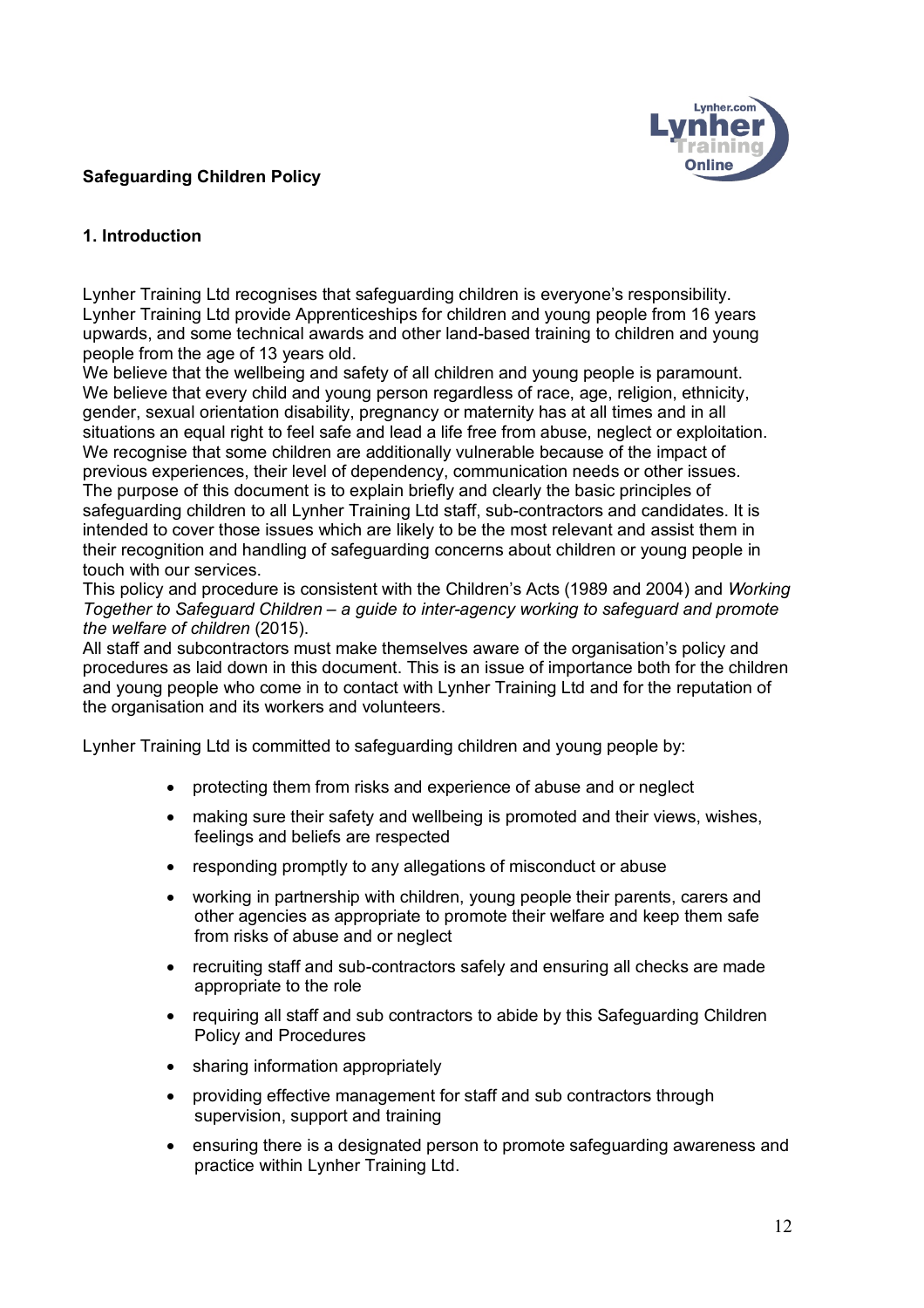# **2.Definitions:**

# **2.1 Child**

The Children Act 1989 defines a child as a person under 18 years for most purposes. Throughout this document **'**Child/Children' therefore refers to 'child/children and young person/young people'; it also includes the unborn child.

# **2.2 Safeguarding and Child Protection**

**Safeguarding Children** involves the whole community and is everybody's responsibility. It is about keeping children safe and actively promoting their well-being and welfare to enable then to have optimum life chances and enter adulthood successfully. Safeguarding is much wider than child protection.

**Child Protection** is specifically about protecting children and young people from suspected abuse and neglect. It is a statutory responsibility and refers to the process of protecting specific children identified as either suffering or at risk of suffering significant harm as a result of abuse or neglect and usually because someone has raised a concern about a child.

**2.3 Main Categories of Abuse, Neglect and Exploitation and Possible Signs:** An abused child will often experience more than one type of abuse, as well as other difficulties in their lives. It often happens over a period of time, rather than being a one-off event. And it can increasingly happen online.

The signs of child abuse aren't always obvious, and a child might not tell anyone what's happening to them. Sometimes children don't understand that what's happening is abuse. The list below is not exhaustive, but seeks to illustrate the sort of behaviour that could give rise to a safeguarding concern:

# **Physical Abuse**

- may involve hitting, shaking, throwing, poisoning, burning or scalding, drowning, suffocating or otherwise causing physical harm to a child.
- can happen in any family, but children may be more at risk if their parents have drug, alcohol and or mental health issues or if they live in a home where domestic abuse happens. Babies and disabled children are also at higher risk of suffering physical abuse.
- may also be caused when a parent or carer fabricates symptoms of, or induces illness in a child.

## **Emotional Abuse**

is the persistent emotional maltreatment of a child such as to cause severe and persistent adverse effects on the child's emotional development, including exposure to domestic abuse, conveying they are worthless or unloved, causing a child to feel scared or in danger. This may involve:

- not giving the child opportunities to express their views, deliberately silencing them or 'making fun' of what they say or how they communicate.
- interactions that are beyond the child's developmental capability (including exposure to inappropriate online content or images), as well as overprotection and limitation of exploration/ learning, or preventing the child participating in normal social interaction.
- serious bullying (including online bullying), causing children frequently to feel frightened or in danger
- the exploitation or corruption of children.

**Some level of emotional abuse is involved in all types of maltreatment of a child, though it may occur alone.**

**Neglect**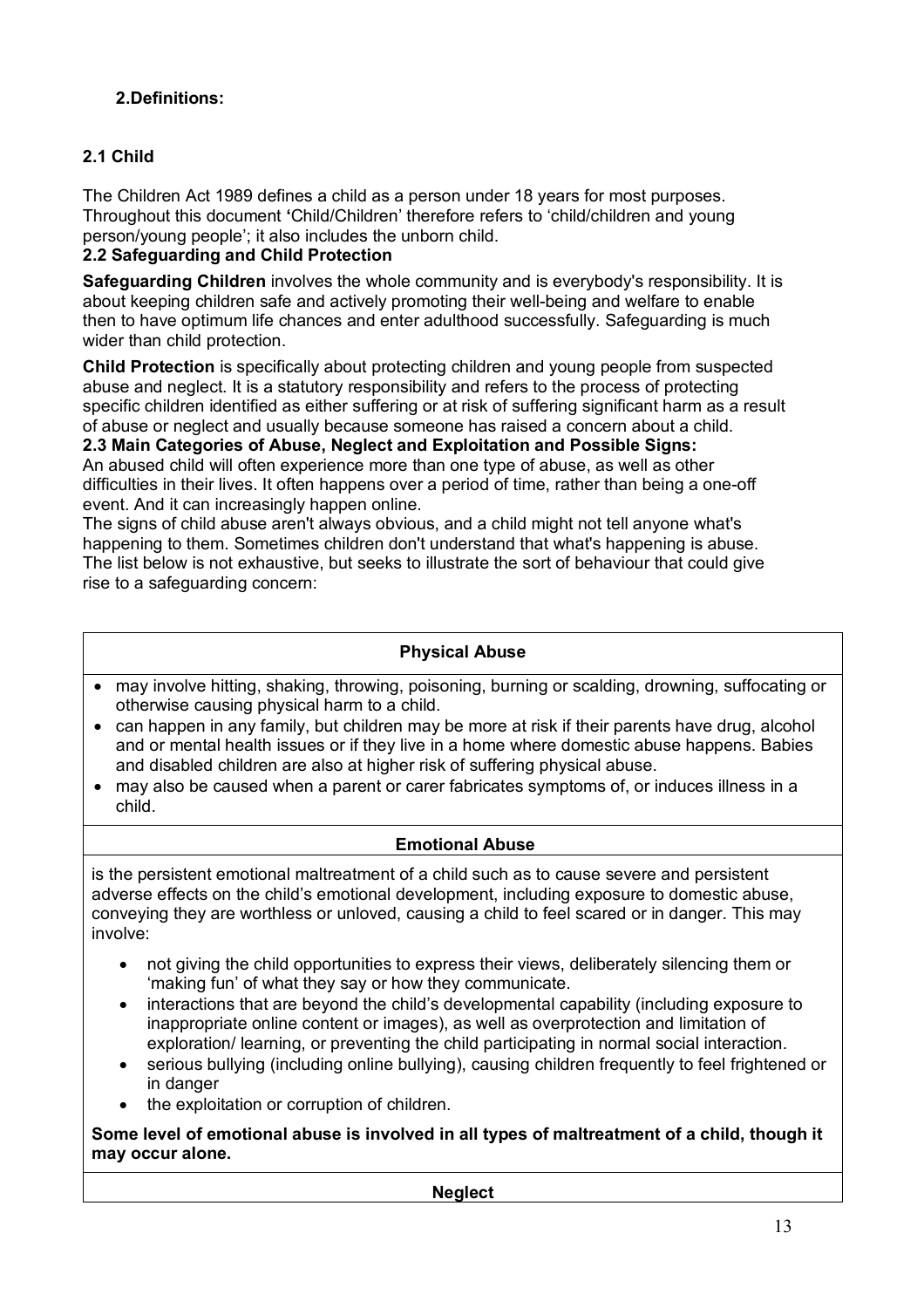is the persistent failure to meet a child's basic physical and/or psychological needs, likely to result in the serious impairment of the child's health or development.

This can include failure to provide adequate food or clothing, access to medical intervention, supervision by self or appropriate adults, ensuring educational needs are met.

Neglect may occur during pregnancy as a result of maternal substance abuse. Once a child is born, neglect may involve a parent or carer failing to:

- $\Rightarrow$  provide adequate food, clothing and shelter (including exclusion from home or abandonment).
- $\Rightarrow$  protect a child from physical and emotional harm or danger.
- $\Rightarrow$  ensure adequate supervision (including the use of inadequate care-givers).
- $\Rightarrow$  ensure access to appropriate medical care or treatment.

It may also include neglect of, or unresponsiveness to, a child's basic emotional needs.

### **Sexual Abuse and Child Sexual Exploitation**

- $\Rightarrow$  sexual abuse involves forcing or enticing a child to take part in sexual activities, including prostitution, whether or not s/he is aware of what is happening. Sexual activities may also include non-contact activities, e.g. involving a child in looking at / production of abusive images, watching sexual activities or encouraging sexually inappropriate behaviours
- $\Rightarrow$  involves forcing, intimidating or enticing a child or young person to take part in sexual activities, whether or not the child is aware of what is happening.
- $\Rightarrow$  may include unwanted pressure from a young person's peers to have sex, sexual bullying (including cyberbullying), and grooming for sexual activity
- $\Rightarrow$  may involve physical contact, including assault by penetration (e.g. rape or oral sex) or nonpenetrative acts such as masturbation, kissing, rubbing and touching outside of clothing
- $\Rightarrow$  includes non-contact activities, such as involving children in looking at sexual images and activities, encouraging children to behave in sexually inappropriate ways such as engaging in sexual conversations online or via mobile phone, asking children to display sexualised behaviours or perform sexual acts that are recorded/ shared live via webcam, or grooming a child in preparation for abuse (e.g. via the internet, mobile phones and social networking sites)
- $\Rightarrow$  not solely perpetrated by adult males; women can also commit acts of sexual abuse, as can other children and adolescents

**Child Sexual Exploitation** can take many forms, from the seemingly 'consensual' relationship where sex is exchanged for attention, affection, or gifts, to serious organised crime and child trafficking, where children are moved around the country for purposes of sexual exploitation.

Other types and aspects of abuse suffered by children and young people include Child Trafficking and Modern Slavery, *Radicalisation*, Domestic Abuse, Female Genital Mutilation (FGM) and Forced Marriage.

**Radicalisation:-** a process by which people are drawn towards and groomed to support violent extremism and in some cases join terrorist groups. There is no 'typical' profile of what kind of person is at risk of radicalisation and contact with radicalisers can take a direct form, ie. face to face and indirectly through *the internet, social networking or other media.* 

*Please also see Prevent information below, and Online safety for learners' information Appendix 3*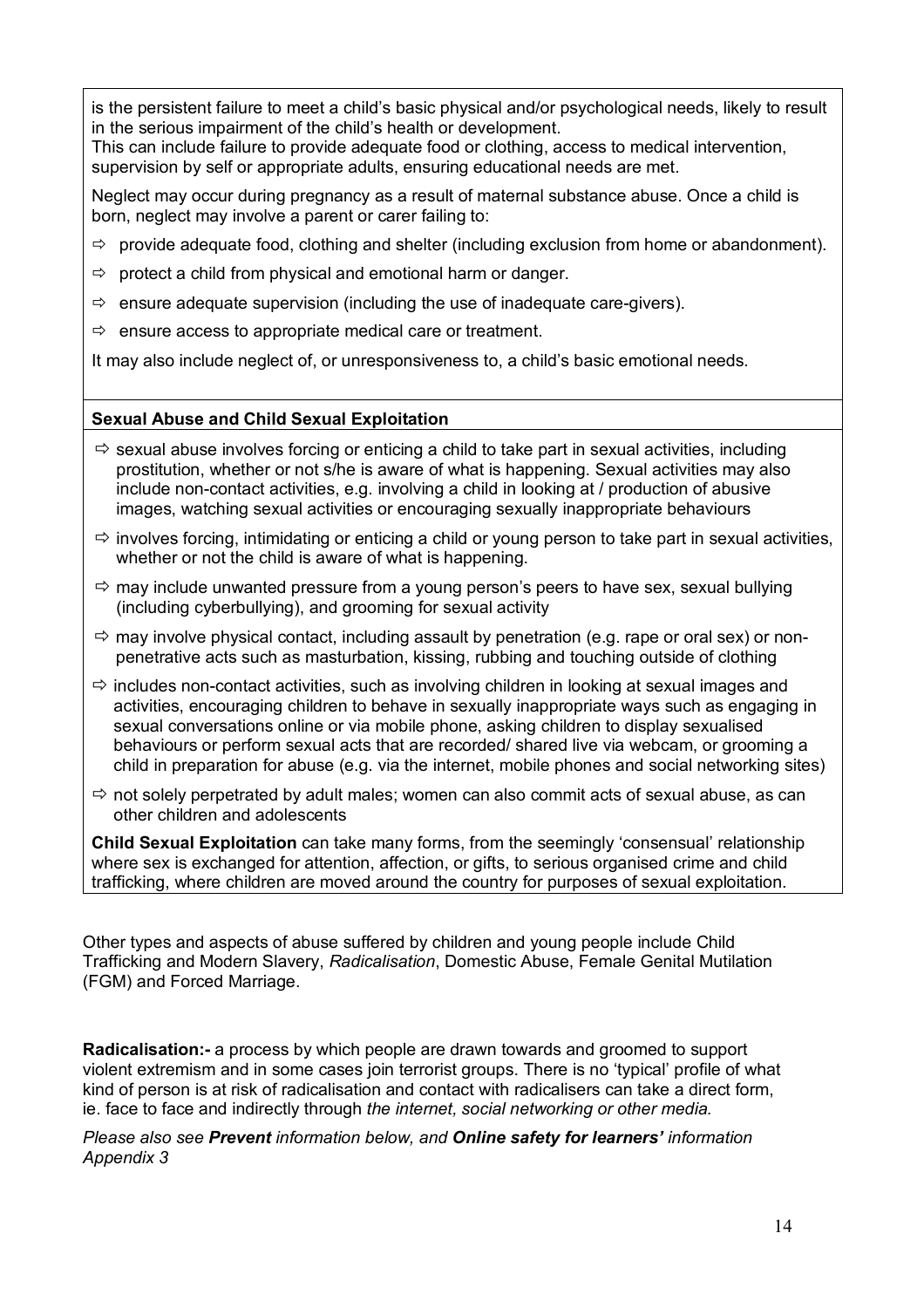**Prevent i**s the Government counter-terrorism initiative and is a multi-agency approach to safeguard people at risk of radicalisation. Lynher Training Limited has a legal obligation to fulfil the Prevent duty statement by protecting learners and staff from radicalising influences. Our staff are trained to educate apprentices and other learners to understand the nature of extremism and how they may be affected. Learners are taught to be resourceful and resilient, and training programs are designed to boost learner's self-esteem and sense of responsibility, enabling them to make safer choices. Small class sizes enable tutors to better identify changes in behaviour of learners, with 1:1 review held at every session with every learner. If staff believe someone is at risk of radicalisation they can help them obtain support and prevent them becoming involved in terrorism by raising their concerns via the confidential Anti-Terrorist Hotline on 0800 789 321 or emailing prevent@devonandcornwall.pnn.police.uk. See also Lynher Training's Prevent Policy, and Prevent Risk Register www.lynher.com policies

*Please also see Appendix 3) Online safety for learners.*

#### **2.4 Actions to take about concerns if abuse, neglect, exploitation or radicalisation is suspected and/or disclosed**

Concerns about a child or young person's safety may come to light in a variety of ways, for example:

- a child may tell you about something that has upset or harmed them or that they feel unsafe, or that has happened to another child (this could also include as a result of online activities
- § via another person (child or adult)
- **•** through the child's behaviour
- through visual signs eg. bruises for which there appear to be no satisfactory explanation
- the behaviour or attitude of a worker or volunteer towards a child worries you or makes you feel uncomfortable in some way

Reporting a concern about abuse, or suspected abuse involves the following key stages:

- Recognising signs and signals of child abuse, neglect and or exploitation, or radicalisation
- Responding appropriately and sensitively to disclosures
- Taking immediate action, when necessary, to protect a child and preserve evidence
- Recording a concern, disclosure, or allegation of abuse
- Reporting a concern, disclosure, or allegation.

Early sharing of information is the key to providing effective early help where there are emerging problems.

#### **3. Guidance for workers - if you suspect abuse or neglect has occurred**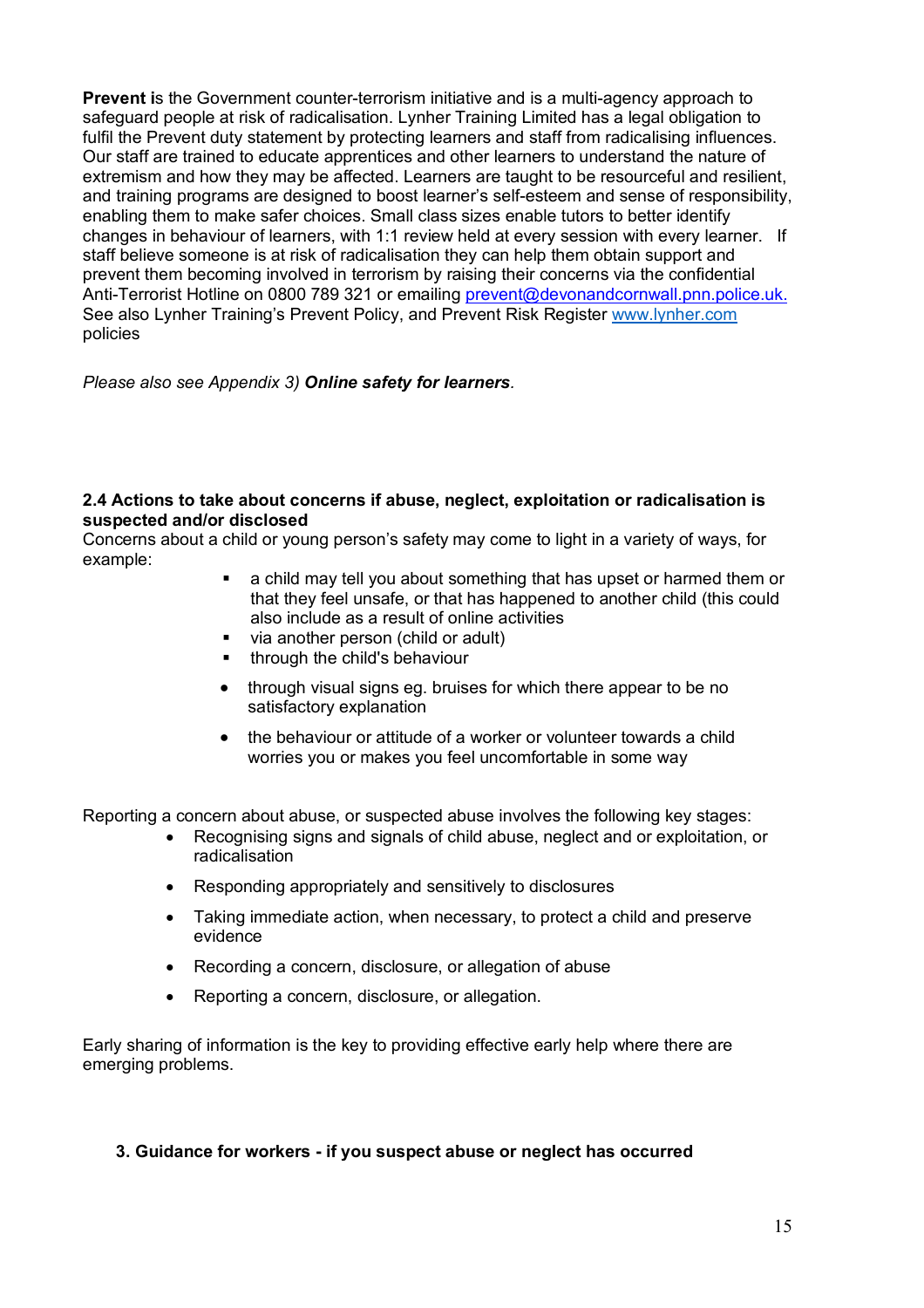**3.1** All staff and sub-contractors have a responsibility to share their concerns with the Designated Safeguarding Person (DSP) immediately or as soon as possible depending on the urgency/ seriousness of the concerns.

**3.2** If the child is in immediate danger, call the Police on 999. If the child is injured, call 999 for an ambulance.



# **Indicators of Child Sexual Exploitation**

**3.3** If the situation is clearly an urgent case, the child is too frightened to go home, or you have very serious doubts about the child's safety, you must contact the DSP immediately. The DSP will then refer to the Local Safeguarding Children's Team (see Appendix 1) and keep you informed of their decision.

**3.4** If your concerns are more general about a child's/ young person's welfare, then you must discuss these with the DSP as soon as possible. The DSP would then consider a referral to the Local Safeguarding Children's Team and keep you informed of their decision; or what other action needs to be taken.

**3.5** It is important that all staff and sub-contractors communicate concerns accurately. To this end, workers will follow the procedures below:

- Should you witness an incident that concerns you, you must record factually what you saw as soon as possible. Accuracy is essential.
	- Upon the receipt of any information from a child or a concerned adult, you must record factually what you have seen, heard or know accurately at the time the event occurs or as soon as possible afterwards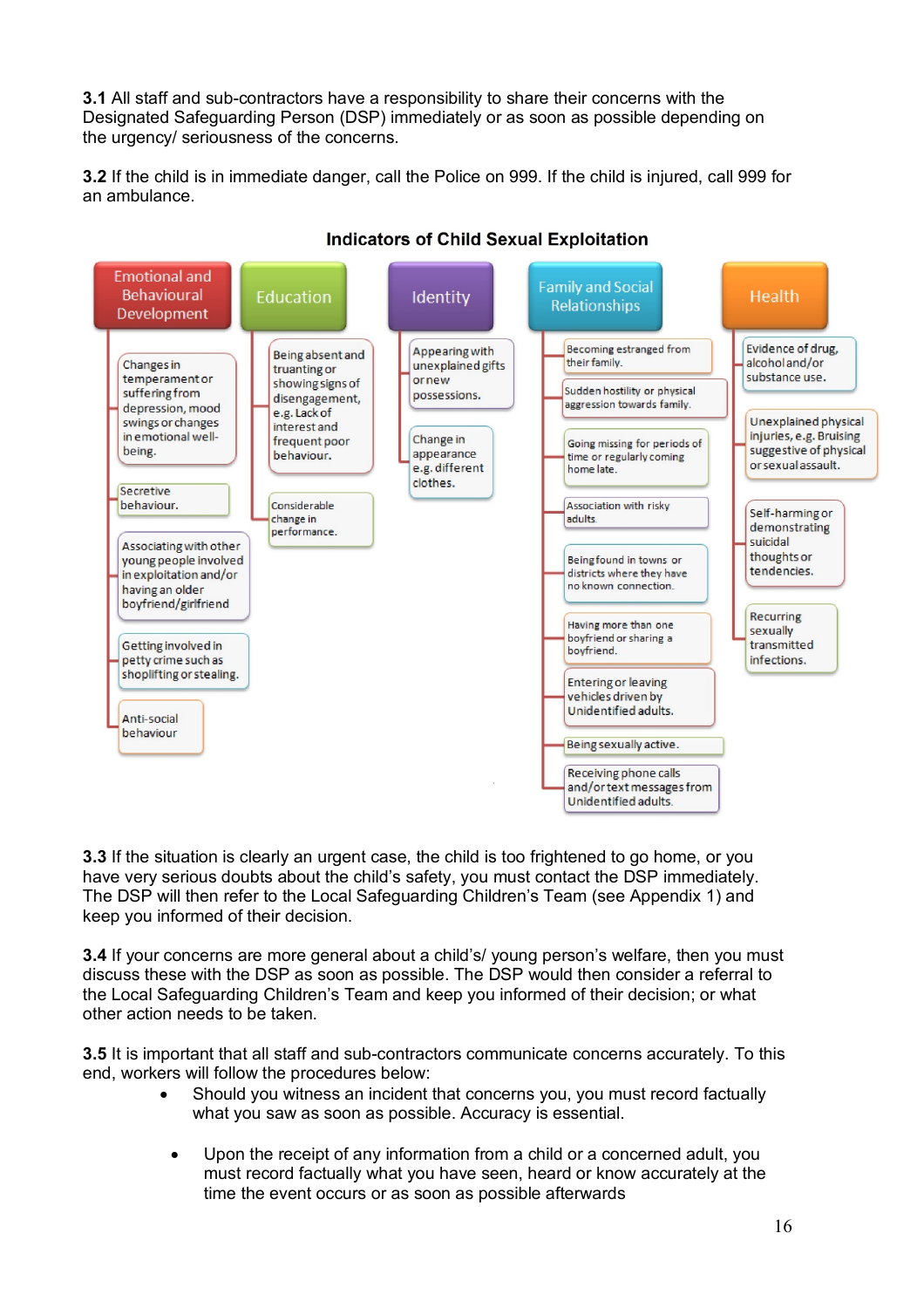- You must share your concerns with the DSP immediately, provide any information that you have, and agree actions to be taken which should be recorded clearly and SMART.
- Always REFER never INVESTIGATE any suspicions or allegations about abuse.
- Do not assume that someone else will help the child at risk or pass on information which they think may be critical to keeping a child safe: you may be the only person in a position to prevent future abuse
- **3.6** If your information has come from the child themselves then you must do the following:
	- 1. Stay calm, listen with care and consideration and show that you take them seriously. Do not interrupt the child.
	- 2. Reassure them they have done the right thing by telling you and that they are not to blame.
	- 3. Explain that it will be necessary for you to share the information with the DSP who may refer concerns to the local Safeguarding Children Team and that this is in their best interests.
	- 4. Wherever possible tell the child what you are doing and when, and keep them up to date with what is happening.
	- 5. Do not make promises that you cannot keep or tell them everything will be all right
	- 6. Keep questions to a minimum and ensure that you only ask OPEN questions – for example 'how did that happen?' when pointing to a bruise on their arm.
	- 7. Never ask questions that could be argued to be LEADING questions. Make a note of the exact open questions that you asked.
	- 8. It may be appropriate to ask questions for clarification of information given for example what particular words mean; however, again make sure that any questions asked are open and not leading questions.
	- 9. Never ask the child to repeat the disclosure over and over.
	- 10. Don't attempt to contact an alleged abuser
	- 11. Make a formal written record of everything that has happened/been discussed as soon as possible. All recording should be factual - using all the child's own words and actions. Do not include your opinion(s).
	- 12. In the report you must include: the date and time of disclosure, suspicion or allegation and the exact time and date when you wrote the report. Sign your report and print your name and position.
	- 13. Your report should include the following details:
		- date and time of what has occurred
		- details of the alleged victim such as name, date of birth, address
		- who disclosed the information (if not the alleged victim)?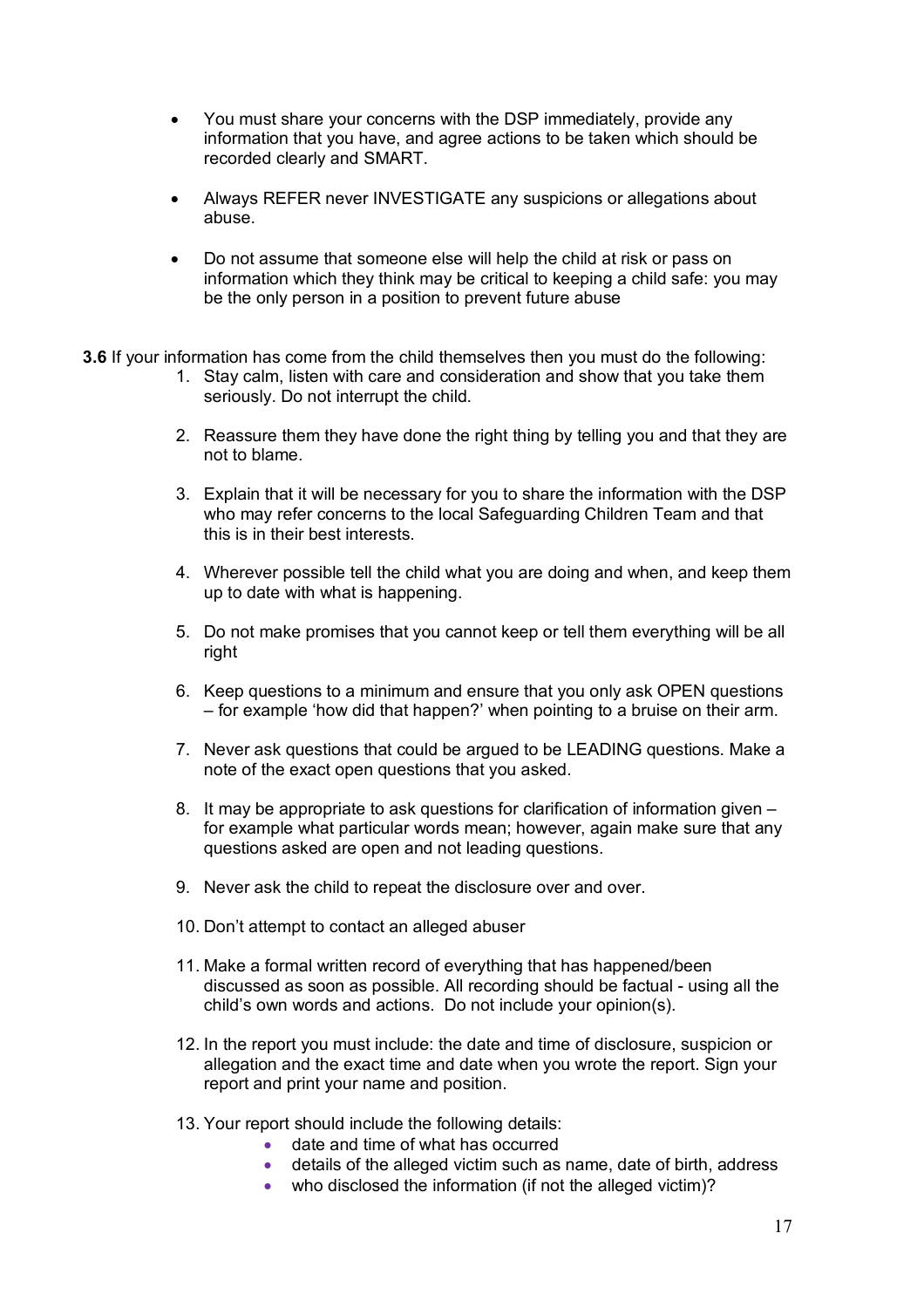- any information you may think relevant
- details of the alleged abuser, such as name, date of birth, address, current whereabouts and his/her relationship to the victim.
- details of other parties involved
- the wishes and desired outcomes of the child at risk
- details of what action you or anyone else have taken
- details of reporting including who to, who by and when
- 14. Give the DSP your report, they have a duty to keep this report in a safe and in a secure place. They will also keep in contact with you, and support you through this process.
- 15. Parents or Carers of children involved should be supported and guided as appropriate.
- 16. In all instances where the DSP decides not to proceed with a referral (eg. further observation is required) after fully reviewing the report of an allegation or suspicion of abuse, the reasons for this decision must be recorded and any details of any intervention provided or offered.

#### **Key points to remember about disclosure**

- Creating a safe space for children to talk is crucial in breaking down barriers to disclosure. Children from BME backgrounds and or with learning disabilities can face particular communication barriers
- Children want to be and should be listened to and treated with respect. Children need to feel they will be believed when they share concerns and that adults will neither minimise them or overreact to them.
- Sometimes children need time to consider options before providing details that may lead to this loss of control (e.g. in case it results in a child protection referral).
- Therefore it is important to respond to any disclosure sensitively, and fully inform the child of what will happen after they make a disclosure of abuse.
- Many victims of child abuse say that having the first person they told be supportive was the first step in recovery of their experience
- Research shows that children find it easier to talk to peers and people they know well and can trust.

#### **4.0 Information sharing**

• Be open and honest with the child (and/or their family/carer where appropriate) from the outset about why, what, how and with whom information will, or could be shared, and seek their agreement, unless it is unsafe or inappropriate to do so.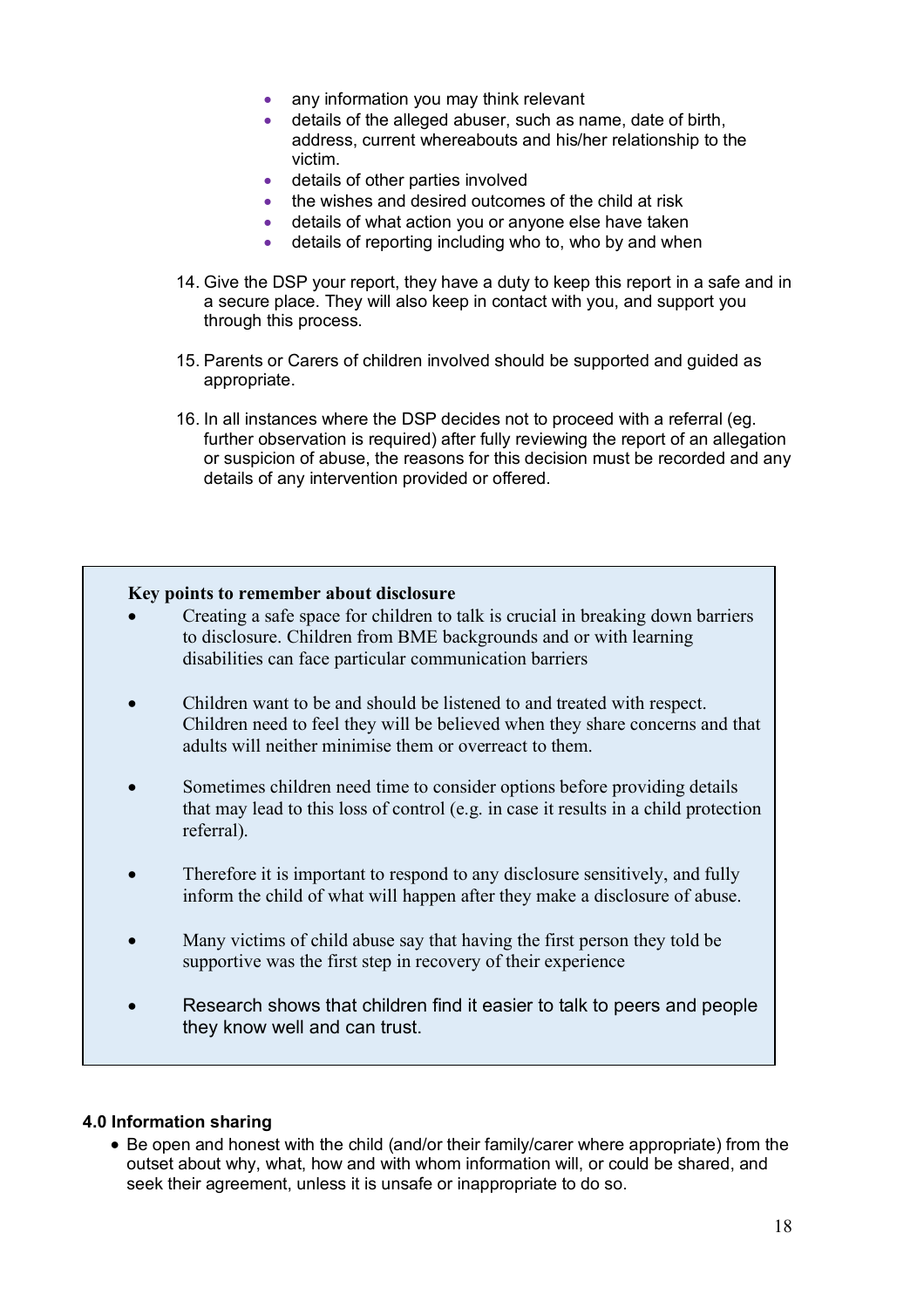- Seek advice if you are in any doubt, without disclosing the identity of the person where possible.
- Share with consent where possible and where appropriate
- However, where there are concerns that a child is, or may be, at risk of harm, priority must be given to safeguarding the child and information must be shared
- Ensure information is necessary, proportionate, relevant, accurate, up to date, shared with the appropriate people, in a timely fashion and shared/stored securely
- Record the reasons for sharing confidential information or not
- In the event of a referral to the Local Safeguarding Children's Team all relevant information must be shared, including copies of any reports, log of previous concerns and notes of dialogue. The Data Protection Act is not a barrier to information sharing where doing so is necessary to safeguard children.
- Often it is only when information from a number of sources is shared that it becomes clear that a child/young person is at risk or of suffering from harm.

### **5. Allegations against workers**

**5.1** Any allegation made against Lynher Training Ltd staff or sub-contractors who works with a child/ young person or has contact with them must be taken seriously.

An allegation or suspicion of abuse should be reported immediately to the DSP. It is important that a detailed record is kept, dated and signed.

On receipt of the report the DSP should review the allegation in the light of the three criteria below and take appropriate action.

Where a staff member or sub-contractor has:

- Behaved inappropriately in a way that has harmed or may have harmed a child or
- § Possibly committed a criminal offence against or related to a child or
- § Behaved towards a child or children in a way that indicates s/he is unsuitable to work with children

The DSP should immediately report the allegation or suspicion of abuse to the Local Authority Designated Officer (LADO) (see Appendix 1)

The DSP will also consider that if it is an extremely serious allegation (ie. current injury, risk of losing forensic evidence, imminent danger to child/public/staff, crime ongoing etc…) they should first contact the Police or the Safeguarding Hub or Team / Out of Hours Team and then the LADO.

If the DSP is implicated, the allegation should be reported straight to the Local Authority Designated Officer (LADO) (see Appendix 1)

#### **5.2 Informing ESFA about serious safeguarding incidents**

- The ESFA includes safeguarding clauses in the funding agreements and contract. Whilst the local authority and the institution have primary duties in respect of safeguarding, the Secretary of State (SoS) has a general duty to promote the wellbeing of children in England under section 7 of the Children and Young Persons Act 2008.
- The ESFA's role is to provide assurance to the SoS, in meeting this general duty, that the right organisations are taking action to keep all learners safe. For this reason,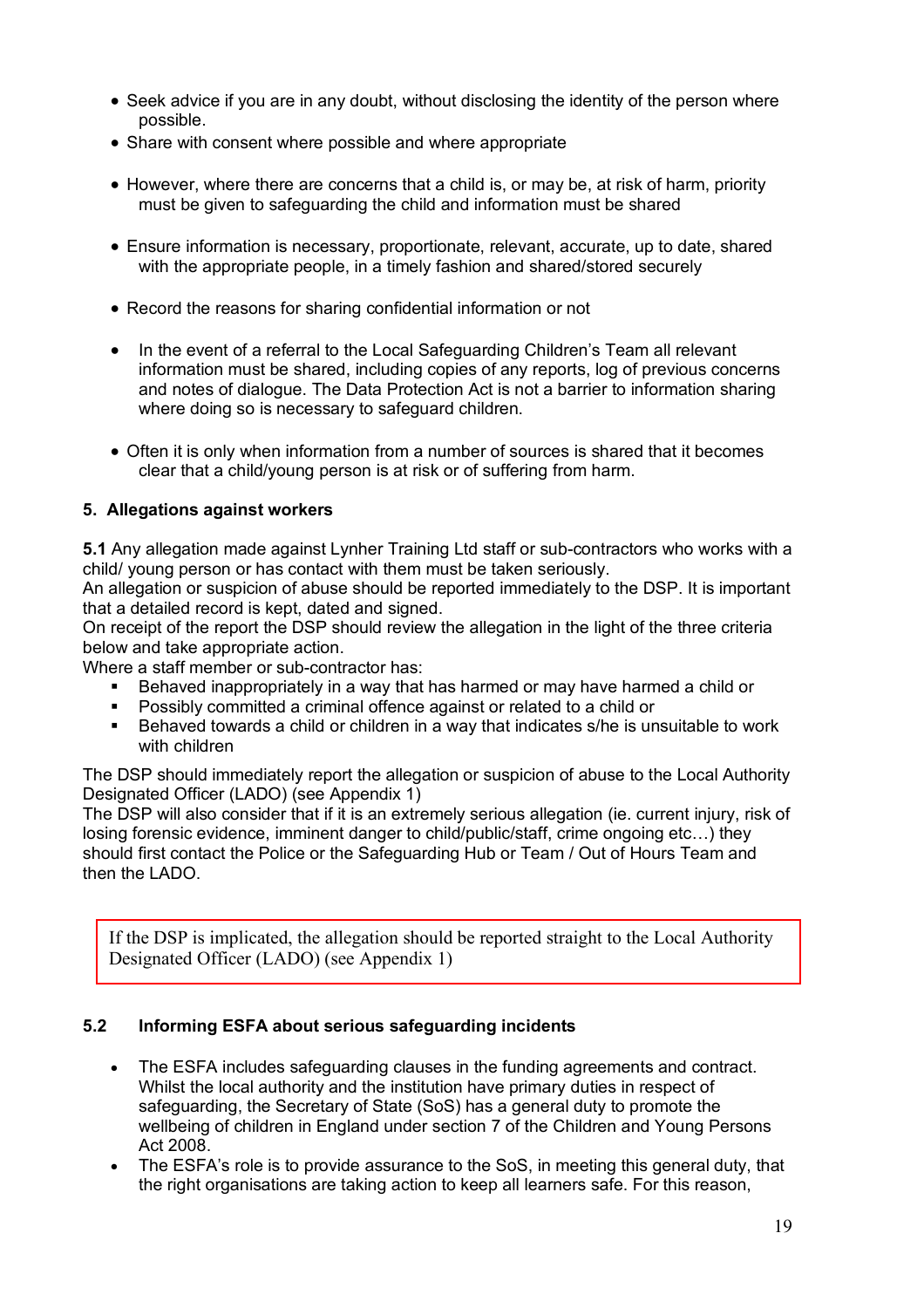Lynher Training Ltd directors must inform the ESFA when Lynher Training Ltd is the subject of an investigation by the local authority or the police.

- In such circumstances, the directors must email Enquiries.EFA@education.gov.uk. ESFA will need to know the name of the institution, the nature of the incident and confirmation that it is, or is scheduled to be investigated by the local authority and/or the police.
- The ESFA will not ask for, or require any information that could be used to identify individuals or any information that will impact on our data protection duties.

#### **The circumstances in which ESFA funded providers should inform ESFA of safeguarding referrals/concerns**:

- The main issues/referrals ESFA want to be notified about, where any funded learners are concerned, are those that result in police investigations. ESFA needs to be sighted on these cases and satisfied the right action is in hand by responsible bodies.
- Once ESFA has been alerted that a serious safeguarding incident has taken place at an ESFA funded institution, ESFA will ensure the SoS is made aware. ESFA will then liaise with the organisations that have the primary duty. ESFA will take the action they deem necessary in accordance with the funding agreement.

**5.3** Lynher Training Ltd. is fully supportive of 'whistle blowing' for the sake of the child, and will provide support and protect those who 'whistle blow'. While it is difficult to express concerns about colleagues, it is important that these concerns are communicated to the DSP. All workers and volunteers are encouraged to talk to the DSP if they become aware of anything that makes them feel uncomfortable.

#### **5.4 If an allegation of abuse is made against you, then you must follow the guidelines below and remember:**

- The welfare of the child at risk is paramount
- You must remove yourself from the situation immediately.
- You must refer the matter to the DSP immediately and provide any information that you have, and agree action to take.
- Provide the DSP with a report immediately (the earliest possible opportunity).
- The DSP will decide on the next course of action

**5.5 If an allegation of abuse is made against another staff member or sub-contractor in a session where you are also present then you must follow the guidelines below and remember:** 

- The welfare of the child is paramount
- You must ensure that the staff member or sub-contractor who has been accused of abuse is removed from the situation immediately
- You must ensure that the child at risk concerned is free from any possible risk of harm
- You must contact the DSP immediately and provide any information that you have and agree action to take.
- Provide the DSP with a report immediately (the earliest possible opportunity).
- You must follow these guidelines if a child tells you about another staff member or sub-contractor from any organisation outside of the session.

**5.6** Where the seriousness of an allegation requires the immediate removal of the staff member or sub-contractor from their duties or where this is required to facilitate a thorough and neutral investigation, the worker or volunteer will be suspended in accordance with the Disciplinary Policy. Suspension is a neutral act which does not imply guilt or the forming of any opinion as to guilt.

**5.7** Lynher Training Ltd takes seriously its legal duty to refer any concerns to the Disclosure and Barring Service about any worker or volunteer if they have harmed or pose a risk of harm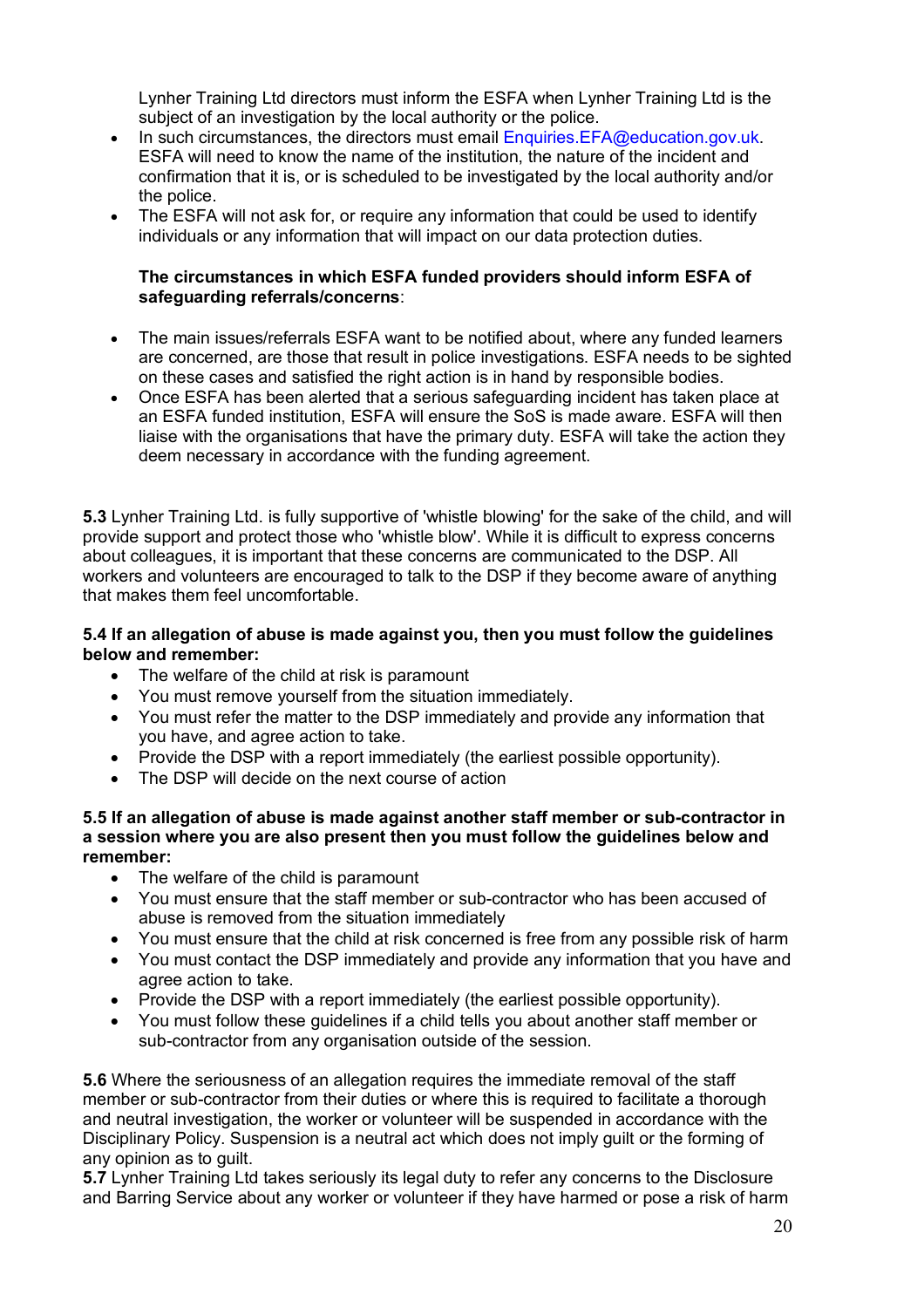to a child or young person. When a staff member or sub-contractor is dismissed or removed and Lynher Training Ltd thinks they have harmed or may harm a child or young person a referral will be made to the Disclosure and Barring Service. Lynher Training Ltd will also pass this information to the police.

# **6. Recruitment, Training and Supervision**

**6.1** All staff members and sub-contractors who undertake regulated activities with children and young people and their supervisors are required to undertake an enhanced Disclosure and Barring Service (DBS) checks, including the provision of proof no record to debar from employment.

Given the sphere of Lynher Training Ltd.'s work, the relevant regulated activity a Lynher Training Ltd staff member or subcontractor could undertake is defined as: "unsupervised activities: teaching, training, instructing, caring for or supervising children or providing advice/guidance on wellbeing, or driving a vehicle only for children" as set out in The Protection of Freedoms Act 2012. The frequency criteria are also of relevance: ie. if the unsupervised activities take place on four or more days in a 30-day period, this meets the frequency criteria.

Lynher Training Ltd recognises that DBS checks alone do not ensure prospective staff and sub-contractors are safe to work with children and we operate safer recruitment procedures for any regulated activities. This includes:

- A statement in our recruitment material/pack about our commitment to safeguarding children;
- A role description that clarifies safeguarding responsibilities;
- Completion of an application form;
- Checks on identity and work history;
- Checking of two references;
- An interview;
- An enhanced DBS check (as outlined above)
- No prospective staff member or sub-contractor can be in one-to-one contact with a child / young person or without the presence of another adult who has a current enhanced Disclosure and Barring Service check until identity, references and Enhanced DBS Checks have been completed.

Lynher Training Ltd will operate a rolling programme of re-checking DBS checks for holders of all identified roles and posts. Existing staff (paid or unpaid) who transfer from a role which does not require a DBS check to one which involves contact with children are subject to a DBS check

**6.2** Every Lynher Training Ltd staff member and sub-contractor will undertake Safeguarding training as part of their induction to gain a basic awareness of categories and signs of abuse and how to report a concern of abuse, neglect and or exploitation. Further Safeguarding Children training will be provided to workers and volunteers who work directly with children in regulated activities as appropriate. The DSP will have access to further safeguarding training as required for their role. Safeguarding Children training will be refreshed every 3 years.

**6.3** For staff members and sub-contractors directly involved with children in regulated activities safeguarding children must be a standing supervision item; similarly for their supervisors and the DSP. They will be supported in dealing with safeguarding cases in supervision and where appropriate with referral to additional expert help. For other Lynher Training Ltd staff members and sub-contractors safeguarding children will be discussed in supervision as the need arises. In addition, all staff members and sub-contractors will be supported by the DSP as required.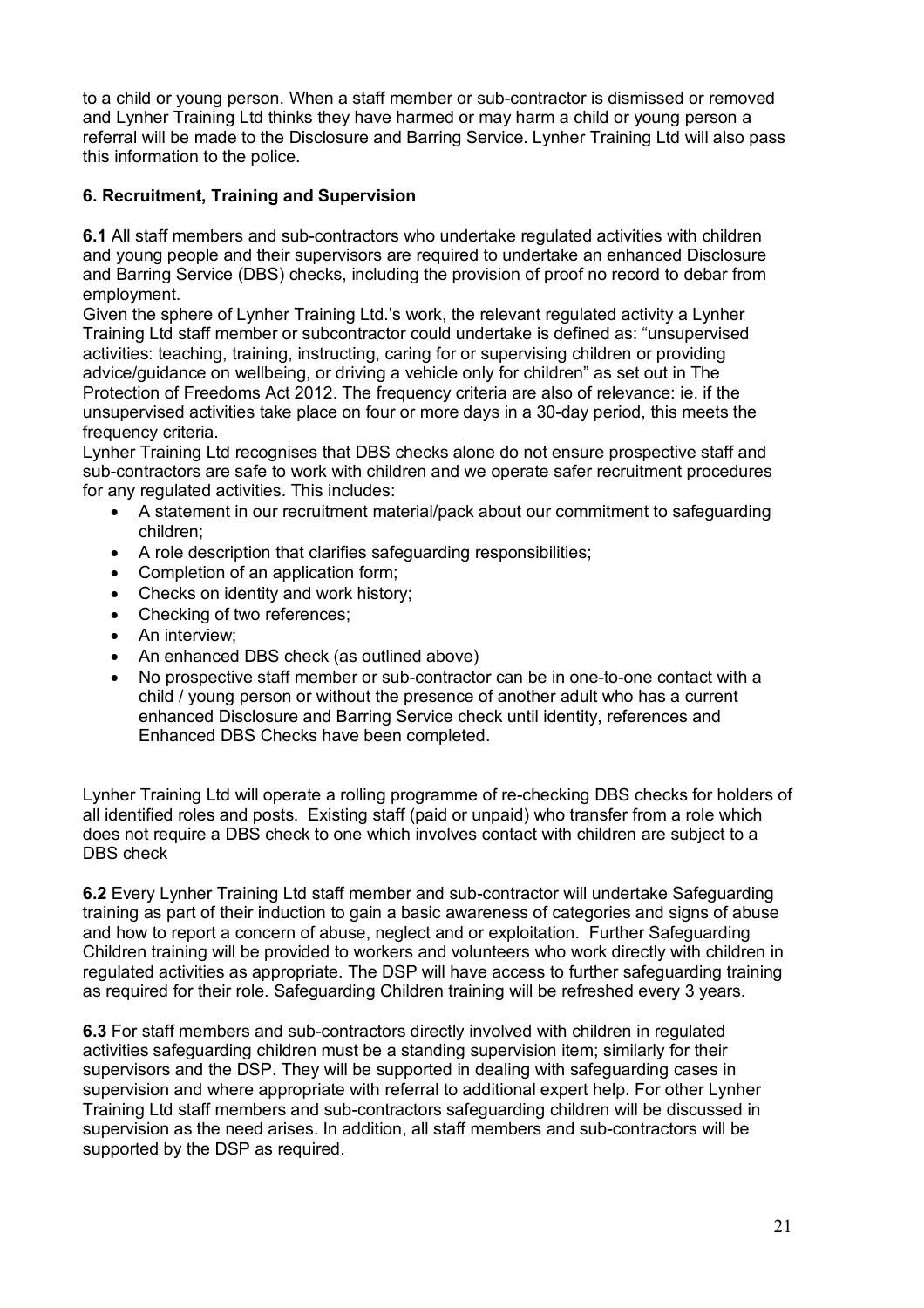**6.4** Lynher Training Ltd will emphasise to all staff members and sub-contractors that they have a duty to report any concerns they have regarding the possible abuse of a child in touch with our services immediately to the DSP. Each staff member and sub-contractor is required to read this policy and to sign to that effect.

## **NOTE: if you are worried at any time, please discuss your concerns or worries with the DSP.**

Designated Person (DSP): Karen Howell

#### **Appendix 1 Contact Details of Local Safeguarding Children Teams**

As Lynher Training Ltd works across a number of Local Authorities the Designated Safeguarding Person may need to raise a safeguarding concern with other teams outside of **Cornwall** 

#### **Plymouth**

**Children's Services -Tel: 01752 308600 Out of Hours: 01752 346984 Local Authority Designated Officer (LADO): 01752 307144**

**Cornwall** 

**Cornwall Children's Services – Tel: 0300 1231 116 Out of hours: 01208 251300 Local Authority Designated Officer (LADO): 01872 254549**

**Devon**

**Devon Multi-Agency Safeguarding Hub (MASH): 0345 155 1071**

**Out of hours: Tel: 0845 6000 388** 

**Local Authority Designated Officer (LADO): 01392 384964**

**Torbay**

**Torbay Children's Social Care – Tel: 01803 208100 Out of hours: 0300 456 4876 Local Authority Designated Officer (LADO): 01803 208563**

Appendix 2)

**Additional Covid-19. Information from the Government Guidelines published February 2021 for FE Providers in relation to: Safeguarding young people**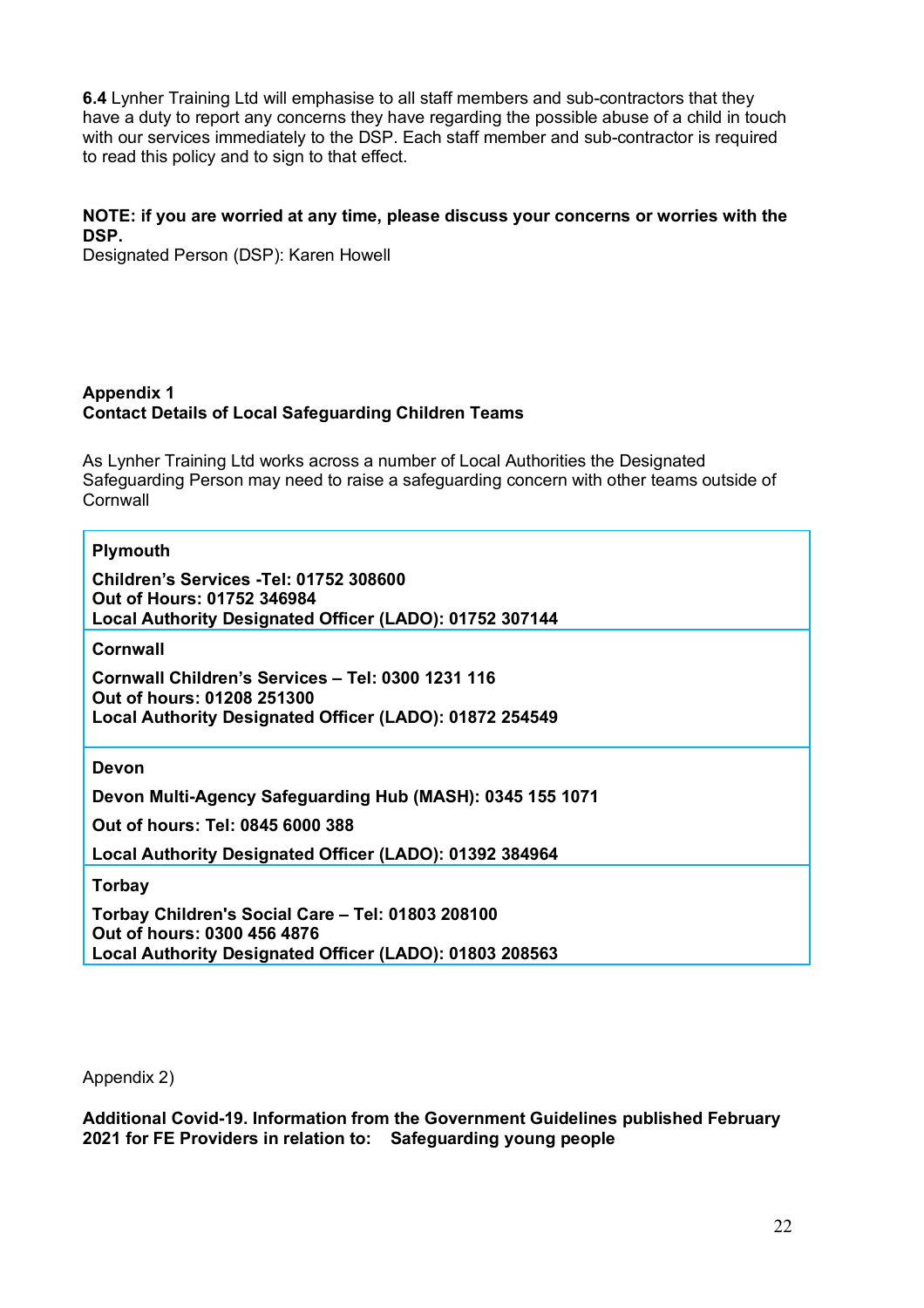Your staff should be particularly vigilant about new and additional safeguarding concerns. You should make staff and volunteers aware of what they should do if they have any concerns about a student. It is important that they act immediately on any safeguarding concerns.

Check that the safeguarding and welfare information you hold on all students is accurate. Ask parents and carers to tell you about any changes in welfare, health and wellbeing.

Continue to work with and support:

- young people's social workers
- the local authority virtual school head for looked-after and previously looked-after children
- personal advisers for care leavers
- any other relevant safeguarding and welfare partners

You have a statutory duty with regards to 16 and 17 year olds to provide information to local authority services to enable them to track and maintain contact with these young people. This will help local authorities to identify those not participating so that they can provide those students with the support they need to reach their potential.

Continue following statutory guidance on inter-agency working, set out in working together to safeguard children. You should also refer to keeping children safe in education.

External resources that can support the safeguarding of young people include:

- SafeCall, which offers support to victims of exploitation young people can contact SafeCall directly or can be referred to SafeCall by professionals
- the See, Hear, Respond service provided by Barnardo's to help young people in England who are experiencing harm and increased adversity during lockdown
- A protocol for teachers delivering live lessons online and engaging in one to one activity with under 18s, developed by Kirklees College and the National Association for Managers of Student Services (NAMSS)

#### **Mental health and wellbeing**

Many students and staff members will be feeling uncertain and anxious at this time. It is important to support positive mental health and wellbeing, which is necessary for young people to engage in learning.

You should identify young people and members of staff who may need additional support and engage with them and their representatives to understand their needs and ensure they have appropriate mental health and wellbeing support in place. Vulnerable young people are particularly likely to need additional support with their mental health and wellbeing. The guidance on mental health and behaviour in schools might be helpful with this.

Work with local authorities and voluntary sector mental health organisations to ensure that support is in place. Contact your local authority to see if they have a list of services in your area that provide support for young people.

Support can be given over the phone for any students self-isolating from specialist staff or support services.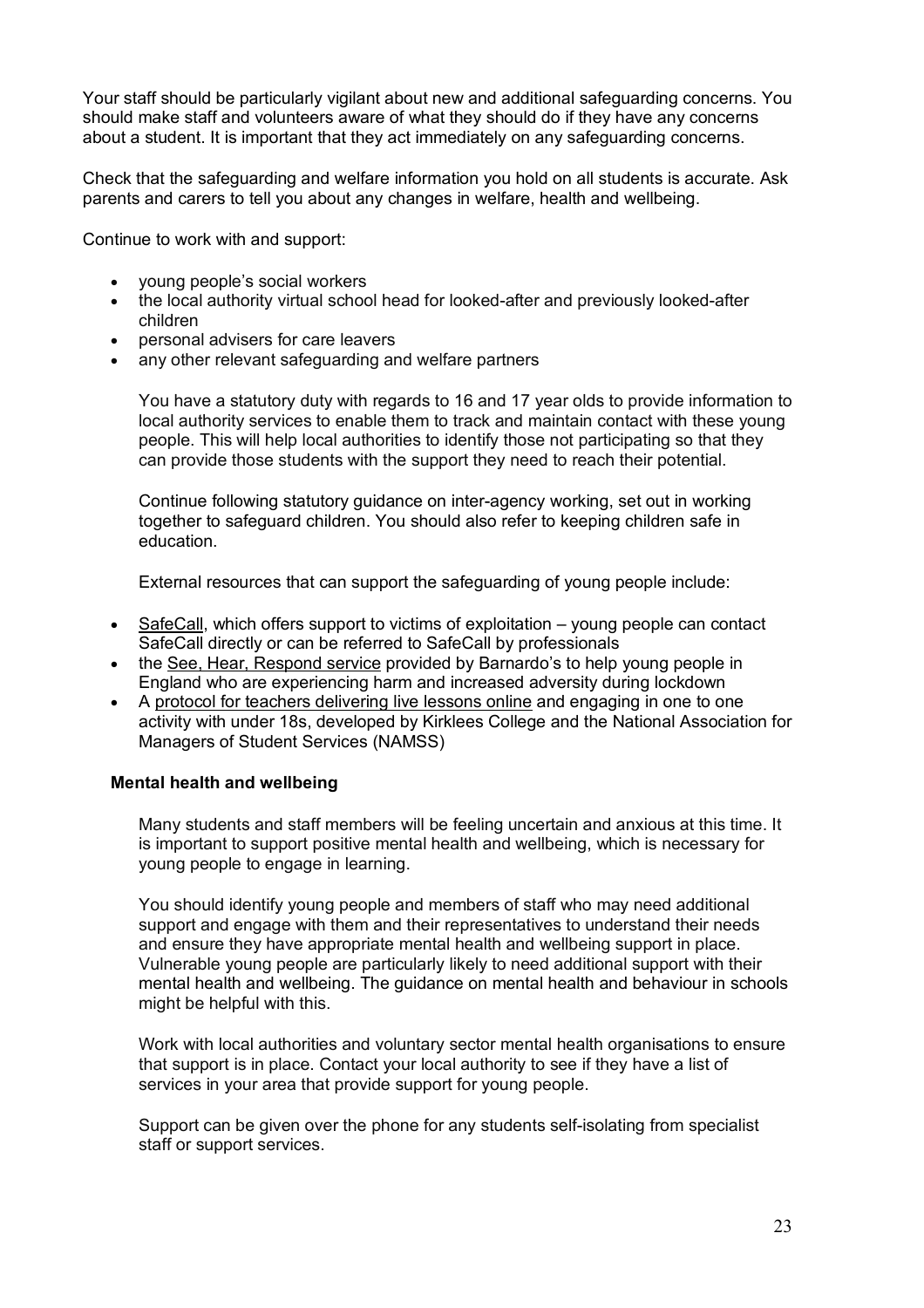NHS children and young people's mental health services may be able to provide support remotely. Professionals involved with children and young people, including teachers, special educational needs co-ordinators (SENCO) social workers, youth workers and educational psychologists should continue referring young people to their local NHS children and young people's mental health services where needed. Self-referral options are commonly available and many services offer single points of access. Young people or their parents or carers can also contact their GP or refer to NHS 111 online.

NHS trusts have also established 24-hour urgent mental health helplines in most parts of England for people of all ages. If you have urgent concerns about a young person, find your local helpline to discuss your concerns with a mental health professional. You should also ensure that students are aware of this service. Public Health England has published guidance on supporting children and young people's mental health and wellbeing.

Wellbeing for Education Return is intended to help local areas to support schools and colleges promote wellbeing and good mental health, responding to the impacts of Covid-19. The £8m initiative comprises training materials and funding for local experts to support delivery of training and resources into all schools and colleges in each local area, and ongoing support, until the end of March 2021.

In recognition of the significant pressures on your staff, local areas are tailoring their support, and offering interactive training sessions and follow up support on key themes to support the mental health and wellbeing of staff and pupils in response to coronavirus (COVID-19).

The training will give staff increased confidence to support their colleagues, young people, and local knowledge so that they know how and where to access appropriate specialist support where needed.

New and updated Wellbeing for Education Return resources are now available for education staff who do not have access to locally adapted training and support, or to supplement existing local offers. These include a short, recorded webinar - 'Every interaction matters'. It introduces a simple framework for promoting wellbeing, resilience and mental health, building on education staff's existing roles, skills and personal qualities. It is intended for use by education leaders with all staff in staff or INSET sessions, or for education staff to work through individually. This sits alongside the original Wellbeing for Education Return content covering issues such as bereavement, loss, anxiety, stress and trauma and signposting to free information and resources for education staff, children and young people, parents and carers.

The Department for Education, Public Health England and NHS England also hosted a webinar for school and FE providers staff on 9 July 2020 to set out how to support returning pupils and students. You can find resources to promote and support mental wellbeing in the list of online resources to help young people to learn at home.

Other resources include:

- MindEd, which includes e-learning modules about young people's mental health
- Every Mind Matters platform, which has specific advice for adults and young people on maintaining good mental wellbeing during the coronavirus (COVID-19) pandemic
- the Association of College's (AoC) coronavirus (COVID-19) resource hub, which includes advice for students and staff
- the Education and Training Foundation's mental health and emotional wellbeing advice for FE staff
- Education Support's mental health and wellbeing support services for all education staff
- free apps available on the NHS App Store for mental health and wellbeing support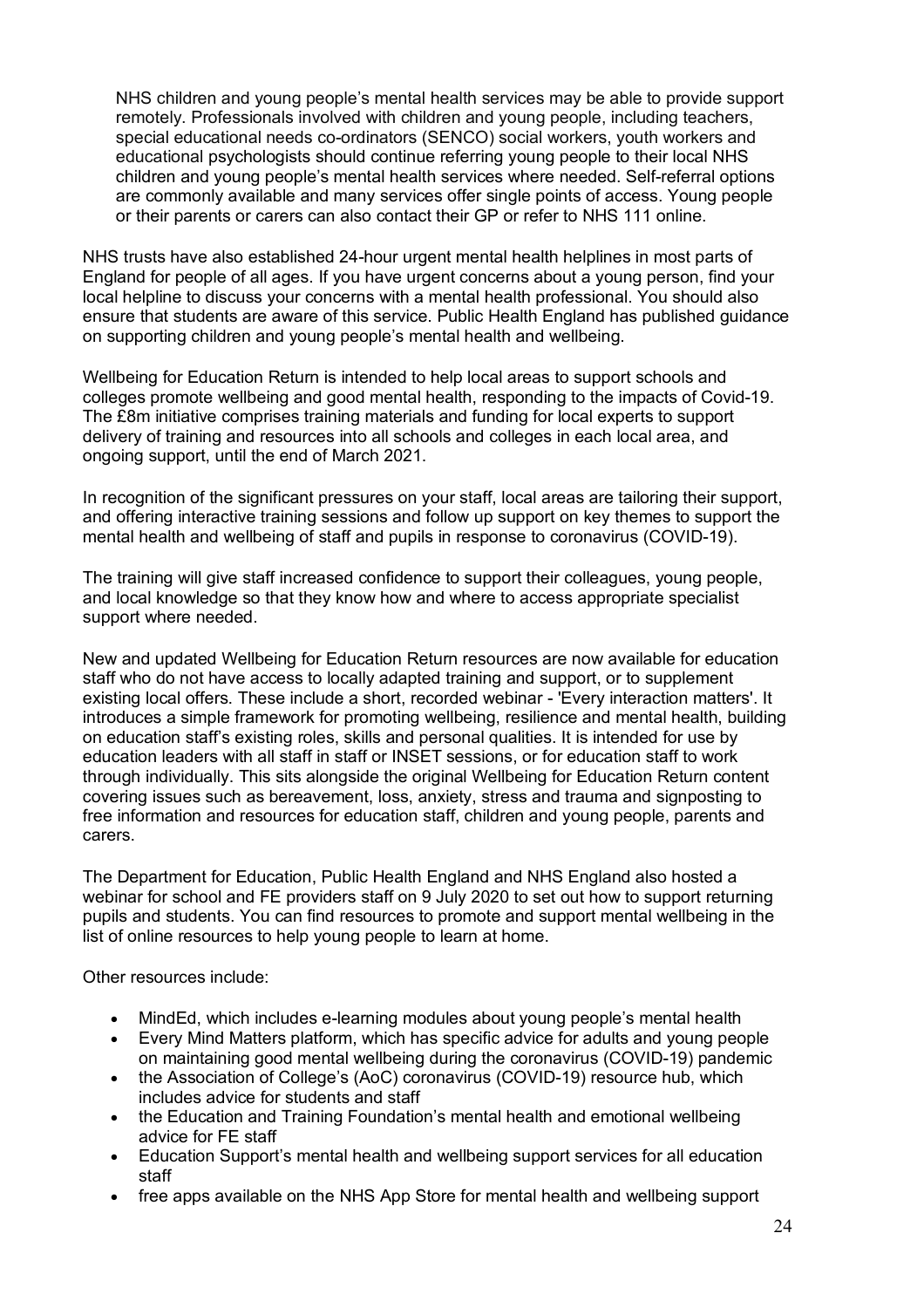- Digital Wellbeing of Students guide from Jisc, which curates a number of resources and guides
- the Samaritans' website provides quidance on how to prepare for and respond to a suspected suicide in FE colleges
- through the College Collaboration Fund, DfE has funded a number of college partnerships to develop learner support and safeguarding, including producing resources to support student and staff mental health and wellbeing
- mental health is also covered in keeping children safe in education and these principles continue to apply

Consider supporting students with their mental health and wellbeing through:

- remote one to one counselling
- encouraging young people to identify their own self-care strategies during this uncertain time, online resources can help with this
- completing welfare checks at the start of each lesson to ensure that all students are engaged and supported
- personal, social, health and economic (PHSE) lessons focused on topics including mental health awareness, healthy living and online safety
- encouraging participation in sport, AOC Sport promotes and supports sports in further education

### **Supporting vulnerable students**

Vulnerable students are those who:

- are assessed as being in need under section 17 of the Children Act 1989, including students who have a child in need plan, a child protection plan or who are a lookedafter child
- have an EHC plan
- have been assessed as otherwise vulnerable by educational providers or local authorities
	- (including children's social care services) this includes:
	- studentsontheedgeofreceivingsupportfromchildren'ssocialcareservices
	- adopted children
	- those at risk of becoming 'not in employment, education or training'(NEET)
	- those living in temporary accommodation
	- those who are young carers
	- those who may have difficulty engaging with remote education at home (for
	- example due to a lack of devices or quiet space to study) others at the provider and local authority's discretion,

During any restrictions to in-person education delivery you will remain open to vulnerable students, including vulnerable adult students such as adults with learning difficulties and disabilities. Vulnerable students are strongly encouraged to attend on-site provision. In particular, young people with a social worker or Education, Health and Care (EHC) plans are expected to attend provision (subject to public health advice), because of their safeguarding and welfare needs.

If vulnerable students do not attend, you should:

- work together with the local authority and social worker (where applicable) to follow up with the parent or carer to explore the reason for absence and discuss their concerns
- work closely with other professionals, where appropriate, to support attendance
- notify the student's social worker, if they have one, particularly where the social worker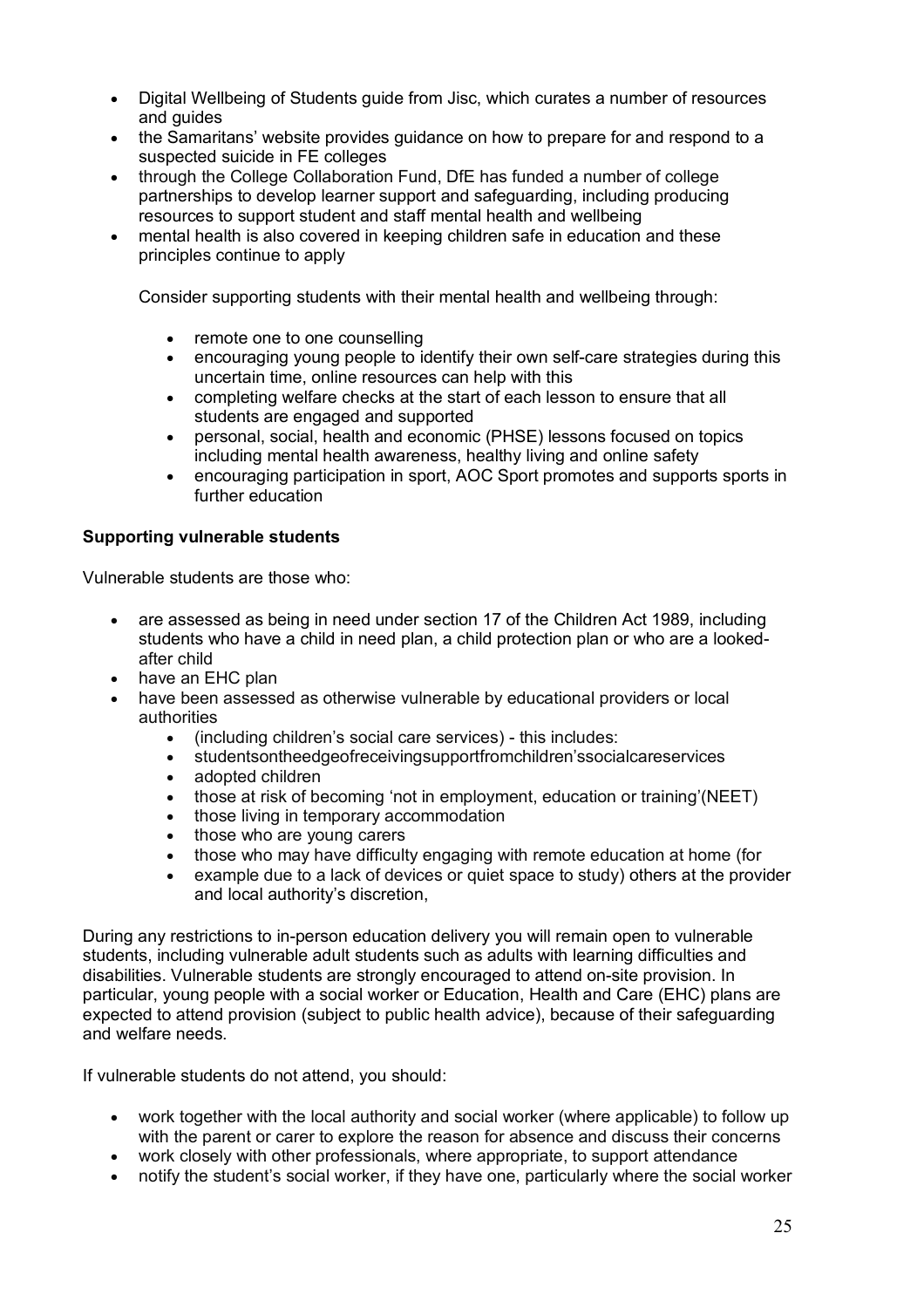(where applicable) agrees that the student's attendance would be appropriate

If the vulnerable student wishes to be absent from face-to-face education during local or national restrictions, they should let their setting know. The young person should not be included in the coronavirus (COVID-19) attendance monitoring data as 'expected to attend'. Further information on how to record attendance in further education is provided in the How to complete the educational setting status form guidance

Where you have had to close, you should inform the local authority to discuss alternative arrangements for vulnerable students and work towards reopening as soon as possible, where feasible to do so.

You should work collaboratively with other education providers and local partners (including the local authority, social workers, police, youth services, key workers etc) to maximise opportunities for face-to-face provision for vulnerable students.

## **February 2022. Covid-19. Latest Information from the Government Guidelines for FE Providers at:**

https://assets.publishing.service.gov.uk/government/uploads/system/uploads/attachment\_dat a/file/1048291/Plan\_B\_review\_FE\_operational\_guidance\_v3.pdf

See also Lynher Training's Covid-19 Information and Measures for Courses. February 2022

# **Appendix 3)**

#### **Online safety for learners/ monitoring IT usage/ Cybercrime:**

The Government publication Keeping Children Safe in Education 2021 Statutory guidance for schools and colleges, describes our responsibilities to our learners:

*All staff should be aware that technology is a significant component in many safeguarding and wellbeing issues. Children are at risk of abuse online as well as face to face. In many cases abuse will take place concurrently via online channels and in daily life. Children can also abuse their peers online, this can take the form of abusive, harassing, and misogynistic messages, the non-consensual sharing of indecent images, especially around chat groups, and the sharing of abusive images and pornography, to those who do not want to receive such content.* 

*Cybercrime Cybercrime is criminal activity committed using computers and/or the internet. It is broadly categorised as either 'cyber-enabled' (crimes that can happen off-line but are enabled at scale and at speed on-line) or 'cyber dependent' (crimes that can be committed only by using a computer). Cyber-dependent crimes include;* 

- *unauthorised access to computers (illegal 'hacking'), for example accessing a school's computer network to look for test paper answers or change grades awarded;*
- *denial of Service (Dos or DDoS) attacks or 'booting'. These are attempts to make a computer, network or website unavailable by overwhelming it with internet traffic from multiple sources; and,*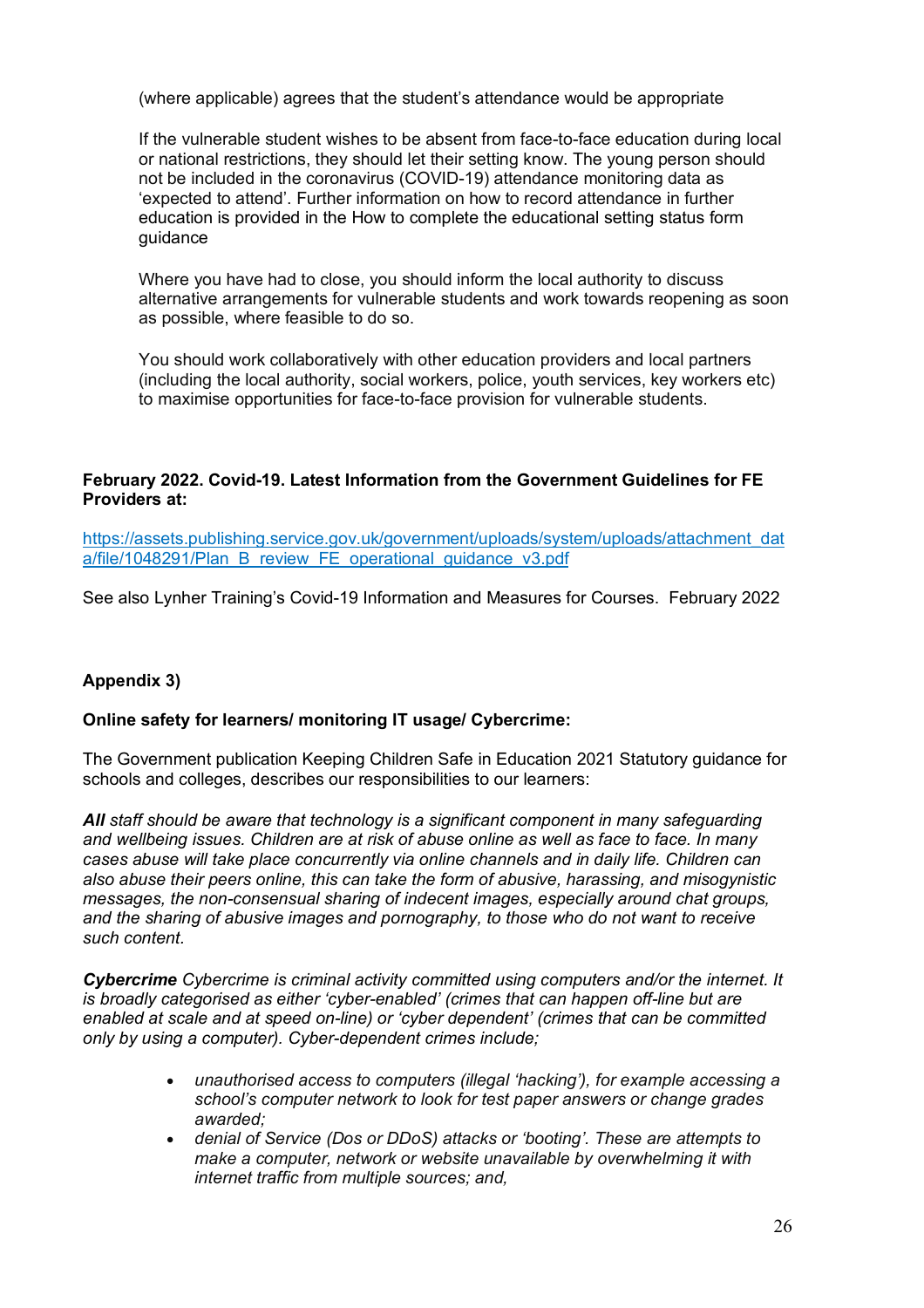• *making, supplying or obtaining malware (malicious software) such as viruses, spyware, ransomware, botnets and Remote Access Trojans with the intent to commit further offence, including those above.* 

*Children with particular skill and interest in computing and technology may inadvertently or deliberately stray into cyber-dependent crime.* 

*If there are concerns about a child in this area, the designated safeguarding lead (or a deputy), should consider referring into the Cyber Choices programme. This is a nationwide police programme supported by the Home Office and led by the National Crime Agency, working with regional and local policing. It aims to intervene where young people are at risk of committing, or being drawn into, low level cyber-dependent offences and divert them to a more positive use of their skills and interests.* 

*Note that Cyber Choices does not currently cover 'cyber-enabled' crime such as fraud, purchasing of illegal drugs on-line and child sexual abuse and exploitation, nor other areas of concern such as on-line bullying or general on-line safety.* 

Lynher Training Limited and employees take responsibility for monitoring learners'/ apprentices' on-line activity whilst on training programmes, in an effort to prevent danger of radicalisation or other forms of on-line abuse/exploitation occurring, including those described above. Tutors monitor learners' use of devices such as phones and laptops during sessions, and embed training and education to encourage responsible behaviour and better choices. Learners are observed and monitored for behavioural changes as for other safeguarding issues.

All apprentices sign comprehensive statements to agree to a code of conduct for computer/ phone use, including: H&S/ IT checklist agreement, Computer Loan use agreement. Agreement terms are repeated in the Apprentice Handbook.

All Lynher Training employees must be familiar with the dangers as laid out in this policy, and if unsure what to do, they must always speak to the designated safeguarding lead DSP (or deputy).

There are a wide of range resources available for adults, children and their parents and tutors on the UK Safer Internet Centre website including:

NSPCC offers parents guidance on live streaming, online games, sexting and sending nude images.

internetmatters.org provides guidance on setting up parent control on devices as well as age specific advice.

THINKUKNOW includes a wide range of videos and information to support parents keeping their child safe online.

ChildnetInternational offers support with having conversations with children about being safe online.

Council for Internet Safety provides a practical guide for parents whose children are using social media platforms.

CEOP does not only provide information for parents but also enables users to report any harmful content online.

Additional advice about Cybercrime can be found at: Cyber Choices, 'NPCC- When to call the Police' and National Cyber Security Centre - NCSC.GOV.UK